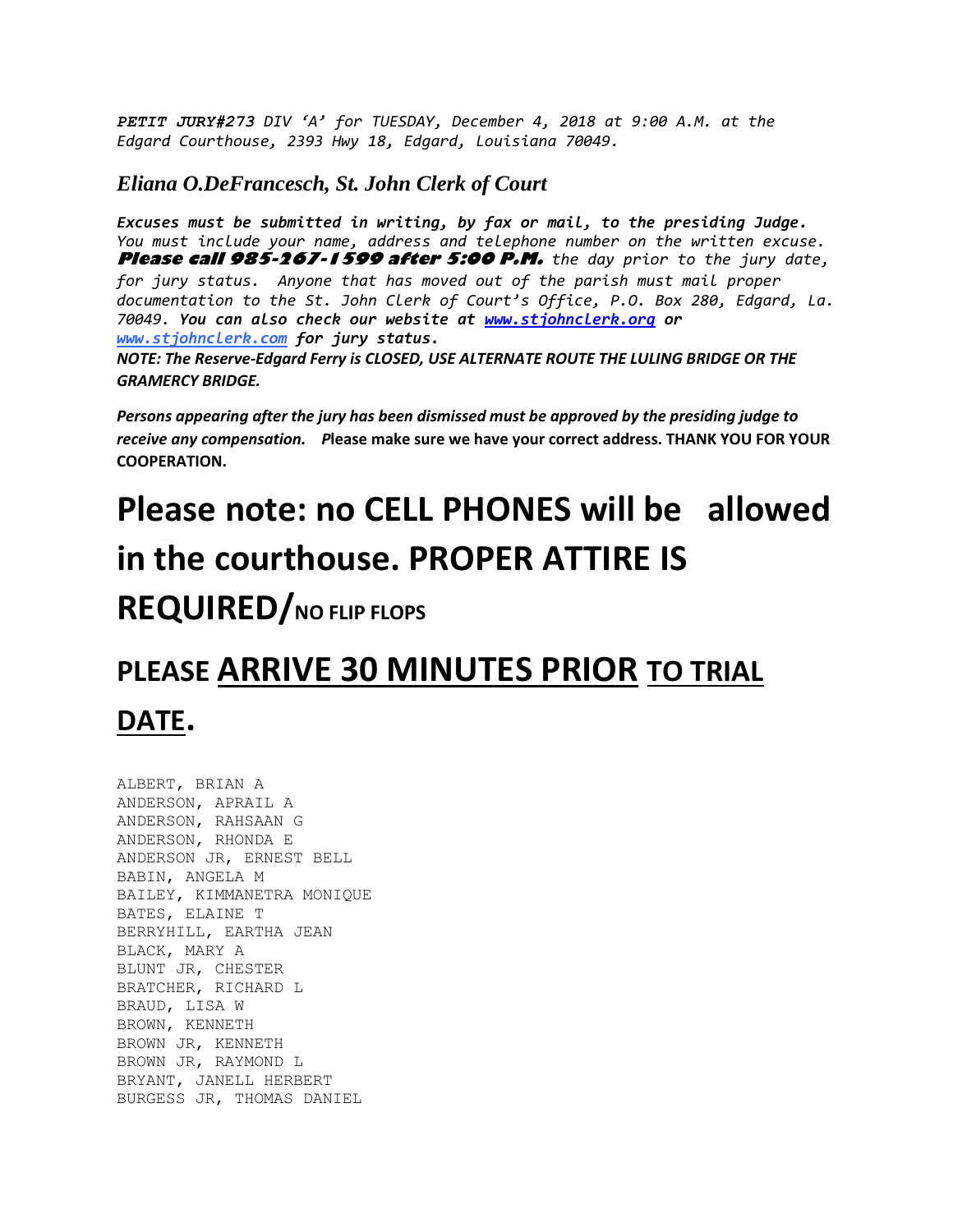CAMBRE, KERRY J CARTER, ASHANTI J CARTER, BRIAN JOSEPH CARTER, KESHA R CAULDER, BETTY L CHACON, BRITTANY DANIELLE CHATMON, KARLA MARIE CLAY, WANDA P CLEMENT, KEITH A COOK, ALEC COOK JR, ALEX JAMES COOPER, KEYAN MOORE CORNISH, NIKITA MONET CORNISH JR, LINCOLN COSEY, DELVIN CRIER, TRONDA C CROUCH, THELMA B CUPSTID, TRUDY C CUTNO, DEJA RENA DAVIS, CATHERLENE MARIE DAVIS, LEONARD ERIC DEBARBIERIS, JASON M DEBERRY, TITIANNA DELOCH, ANTHONY KEVIN DENNIS, RODNEY L DRAGO, MARION ABT DUHE, ANGEL GABRIELLE DUHON, NORMA S DURALD, JANIS MARIE ENTREMONT, GLYNN L EUGENE, LASHANDA TRINEE EVANS, THERESA L FARNELL SR, VERNON FARRELL, EVELINE C FELDER, JOAN D FERGUSON, ROGER F FINCHIS, SANDIE P FISACKERLY III, ROBERT H FLOURNOY, NANCY JONES FLYNN, STEPHEN P FOBB, SARAH LOUISE FRANCIS, STACY AUGUST GAUFF, NGHANA LEWIS GAUTHIER, LORA ANN GOFF, ZARIAH ASHTON GORDON, BRIAN GROVER, AUSTON ANTONIO GRUNBERG, RICHARD CARL GUIDRY, GLENN P HANSTINE, DAVID LEE HARRISON, DEDRA DEMETRIA HELM, BAILEIGH HYMEL, GERALDINE PETIT ISAAC, AKEIA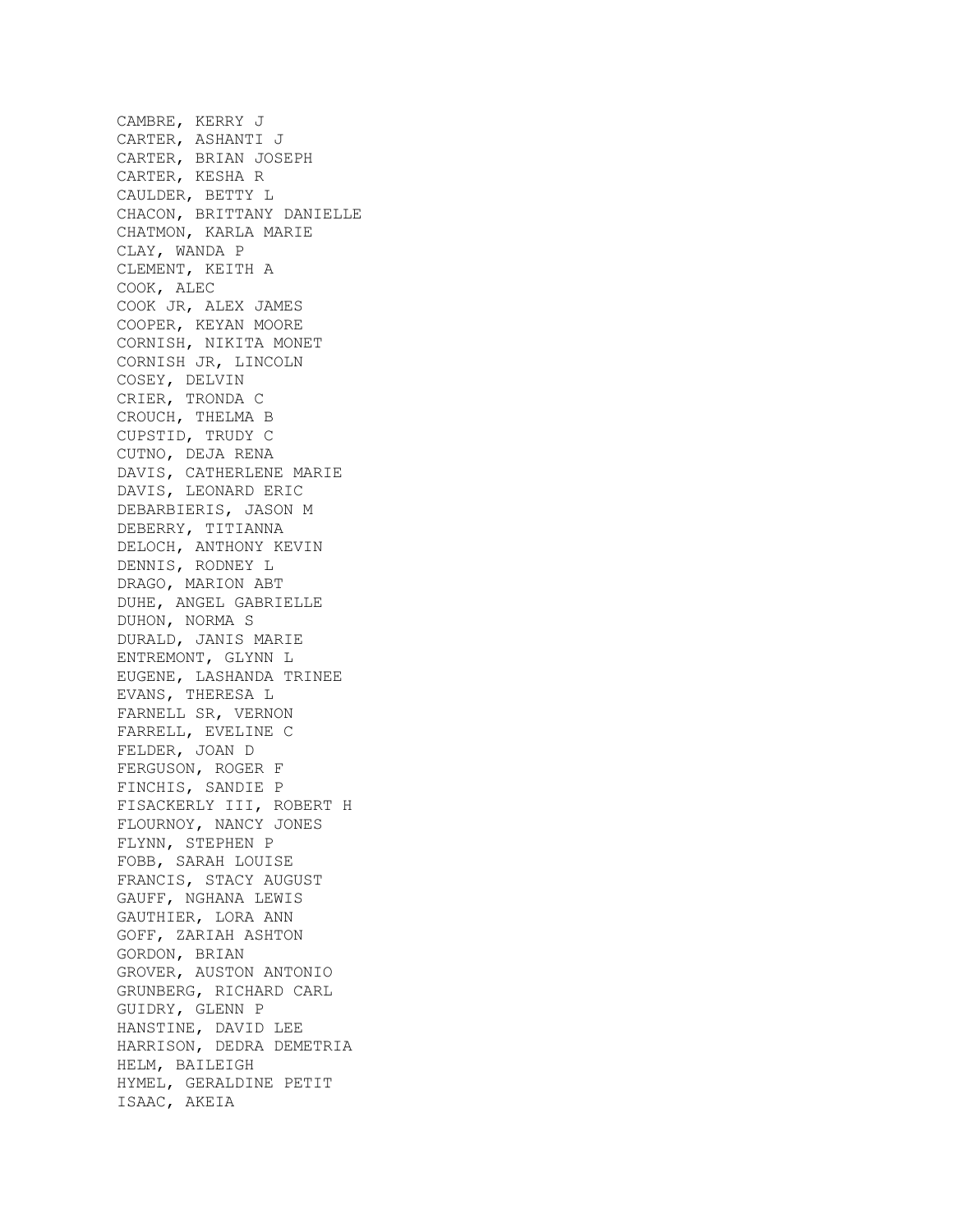JACKSON, DEBERIELLE MICHELLE JACKSON, RAYMOND A JACKSON, ROBIN A JACOB, MONA LEWIS JOHNS, DANA M JOHNSON, ANJANAE MONAE JOHNSON, BRANDICE JOHNSON, CHRISTOPHER ALBERT JOHNSON, JAMES MALIK JOHNSON, JONATHAN JOHNSON, RAYNIA LESHON JOHNSON, TRAMON ANTHONY JONES, CLARENCE JOSEPH SR, AVERY JOUTY, DOREEN CAMBRE JULIEN, ANNIE L JULIEN, JONATHAN GEORGE KEATING, MEREDITH ANNE KEELEN, JOSEPH C KELLY, PATRICK KENNEDY, PENNY S KETCHENS, ZELDA HALL KING, KENDELL ANTHONY KRAEMER, THERESA F LABRANCH, MERCEDES VICTORIA LAMBERT, BRITTANY ANN LANDRY, ELIZABETH DUFRESNE LAWRENCE, REGINALD LEE, STARKESHA KIM LEMONIER, CORY LEVRON, GABRIELLE GROOME LEWIS, LADARIUS ADAM LIUZZA, DAVID M LONG, ALYSSA MARIE LOVE, JONIQUE JANAE LUMAR, MARVA A MAQUIRE, CHRISTINA M MARSHALL, TERRY L MARTINEZ, LYDIA MOSS MARTINEZ, MICHELLE L MASON, LATOYA SHARI MASTAINICH, JOSEPH CRAWFORD MAYS, ROBERT LEON MCCLUNG, ANNA GALIOURAS MCCOY, IKEINA DEVONETT MCGEE, TASHEIA ORIEL MEANS, FRANCES NICOLE MITCHELL, GERALD MITCHELL, SOPHIE MITCHELL, WARREN C MORGAN, ERICKA L MYERS, MALEA HALL NIXON, LUCAS OCTAVIUS NOPENS, LASHAWN FOSTER